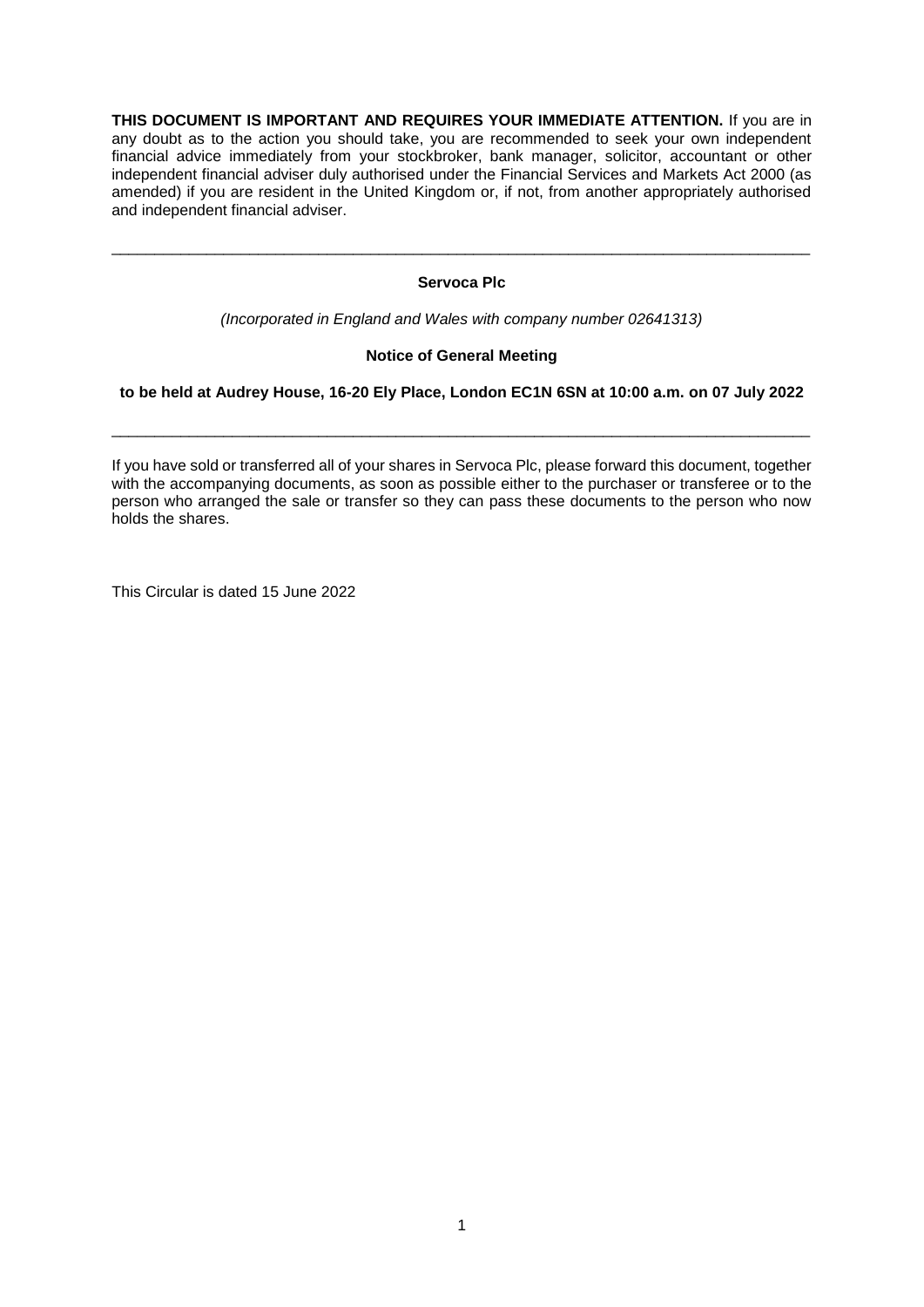# **TABLE OF CONTENTS**

|  | Page |
|--|------|
|  |      |
|  |      |
|  |      |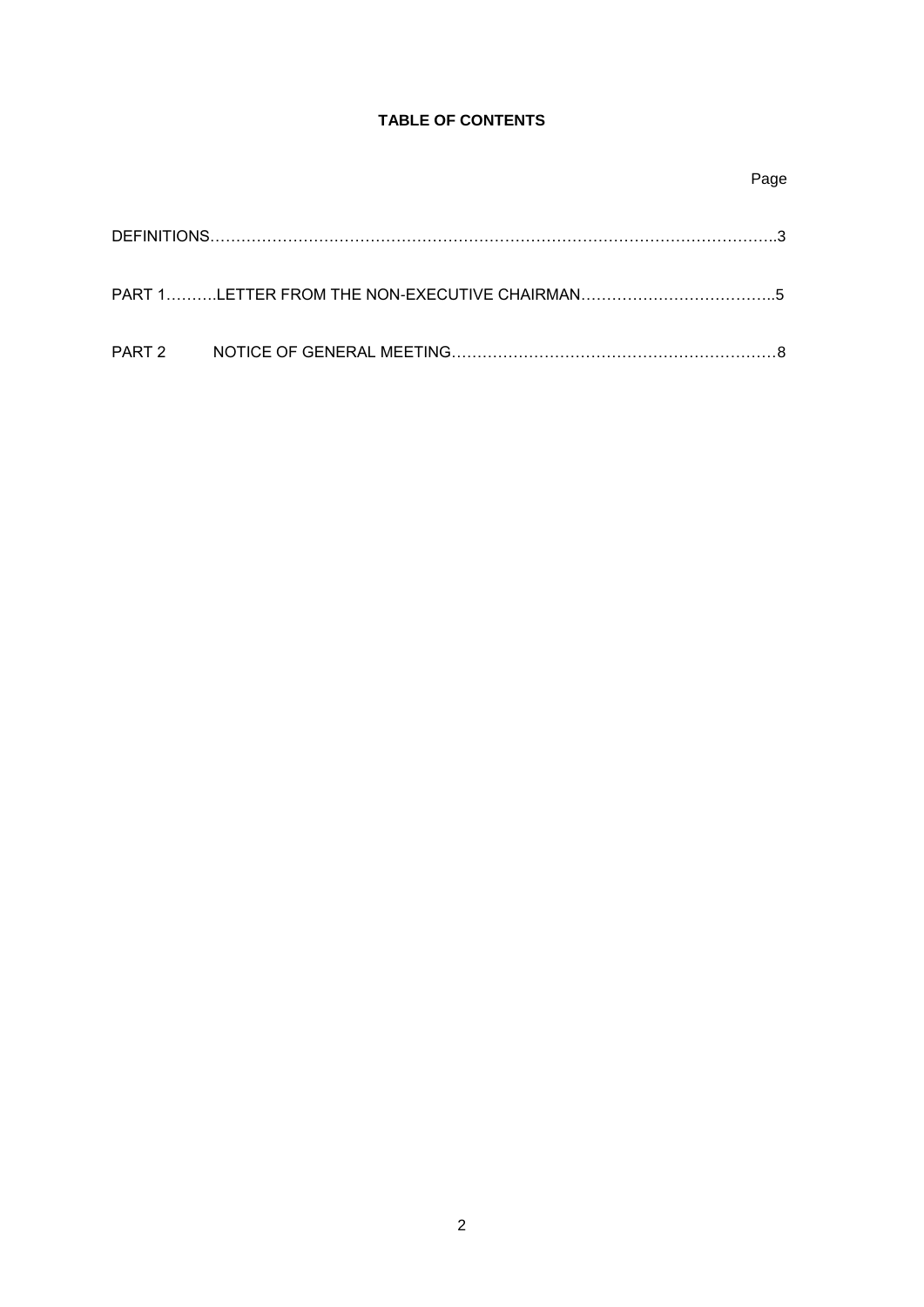#### **DEFINITIONS**

The following definitions apply throughout this document unless the context requires otherwise:

- **Board Example 2018 the board of directors of the Company. Business Day a** a day other than a Saturday or Sunday or public holiday in England and Wales on which banks are open in London for general commercial business.
- **Buyback Contract** together the terms and conditions as set out in the Tender Offer Circular and Tender Offer Form and a schedule of the shareholders of the Company registered as such immediately prior to the date of the Tender Offer Circular whose offers for the sale of the Ordinary Shares were accepted by the Company, as approved by shareholders registered as such at the annual general meeting of the Company held on 28 April 2022.
- **Company** Servoca Plc a public limited company incorporated in England and Wales with company registration number 02641313 whose registered office is at Kingston House, Towers Business Park, Wilmslow Road, Manchester, England M20 2LD.
- **Directors** the directors of the Company.

**Latest Practicable Date** 14 June 2022, being the latest practicable date prior to the publication of this Notice.

- **Non-Selling Shareholder** Shareholders who are not Selling Shareholders or who are Selling Shareholders in respect of only part of their shareholding. For example if a shareholder with 100 Ordinary Shares has opted to sell 20 shares pursuant to the Off-market Purchase Contract to which they will be a party, the remaining 80 shares will be eligible to vote on the Off-market Purchases resolution.
- **Off-market Purchase Contract** a contract to be entered into between the Company and separately each Selling Shareholder for the purchase by the Company of such number of Ordinary Shares stated in that contract as being for sale by such Shareholder a summary of the main terms of which is set out in the Explanatory Notes to this Notice and a copy of which together with a memorandum setting out the name of each Selling Shareholder, such number of Ordinary Shares for sale separately by each Selling Shareholder and the consideration payable for such shares, is available for inspection at the Company's registered office and at the General Meeting and any reference to the "**Off-market Purchase Contracts**" shall be a reference to all of such contracts.
- **Off-market Purchase Price** the purchase price of 30 pence per Ordinary Share.
- **Ordinary Shares** the issued voting and fully paid ordinary shares of 1 pence each in the capital of the Company.
- **pounds sterling or £** the lawful currency of the United Kingdom.
- **Register** the register of members of the Company.
- **Selling Shareholder** a Shareholder entering into an Off-market Purchase Contract for the sale of some or all of its holding of Ordinary Shares and any reference to "**Selling Shareholders**" means a reference to all of such Selling **Shareholders**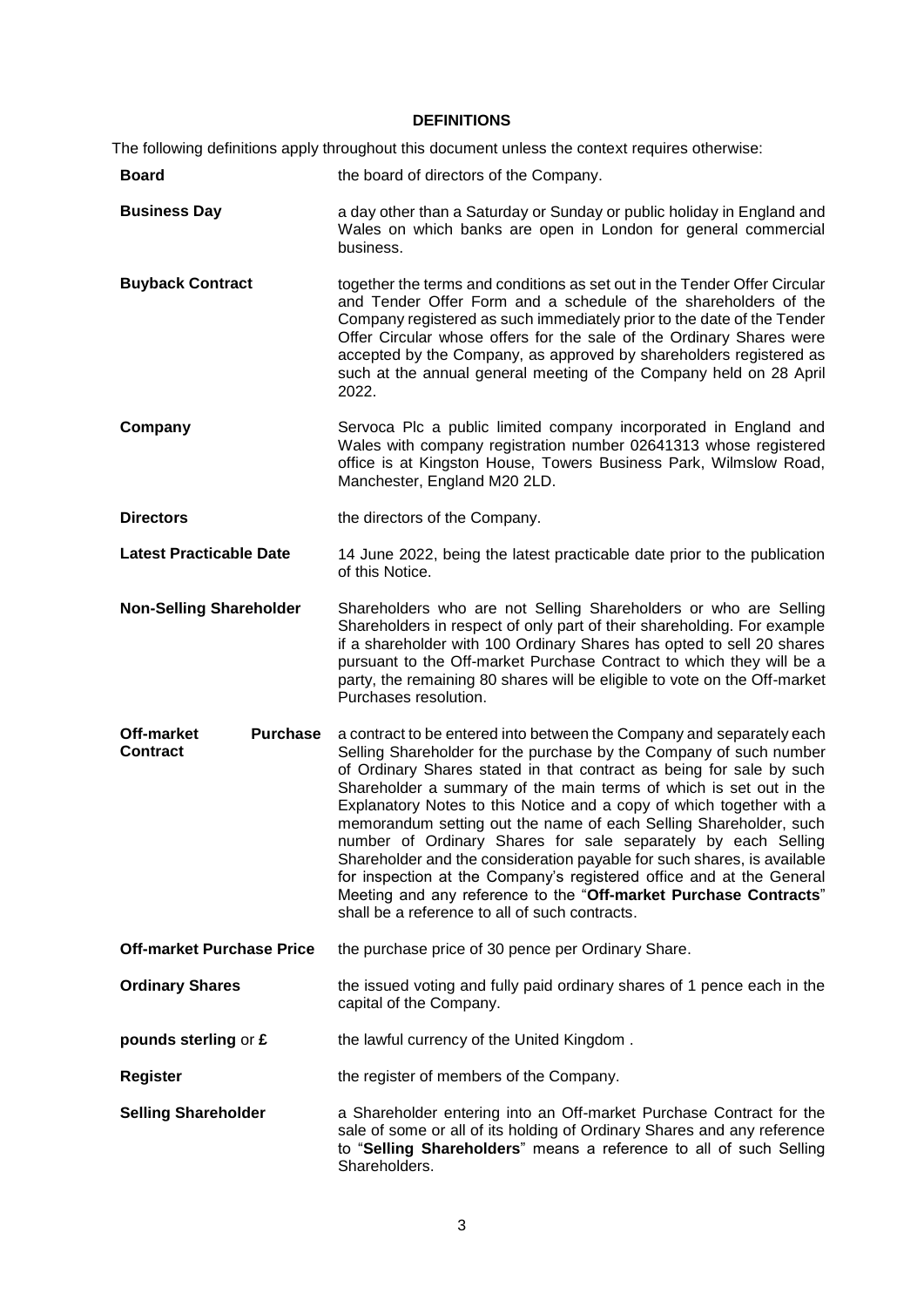| <b>Shareholders</b>          | Shareholders of the Company who are on the Register on the Latest<br>Practicable Date as registered holders of Ordinary Shares.                                                                                                                                                         |
|------------------------------|-----------------------------------------------------------------------------------------------------------------------------------------------------------------------------------------------------------------------------------------------------------------------------------------|
| <b>Tender Form</b>           | the tender form which accompanied the Tender Offer Circular.                                                                                                                                                                                                                            |
| <b>Tender Offer</b>          | the invitation by the Company to shareholders of the Company<br>registered as such immediately prior to the date of the Tender Offer<br>Circular, to tender for purchase by the Company, Ordinary Shares on<br>the terms and subject to the conditions set out in the Buyback Contract. |
| <b>Tender Offer Circular</b> | the circular dated 8 March 2022 sent to shareholders of the Company<br>registered as such at that date, containing the Tender Offer and<br>enclosing the Tender Form.                                                                                                                   |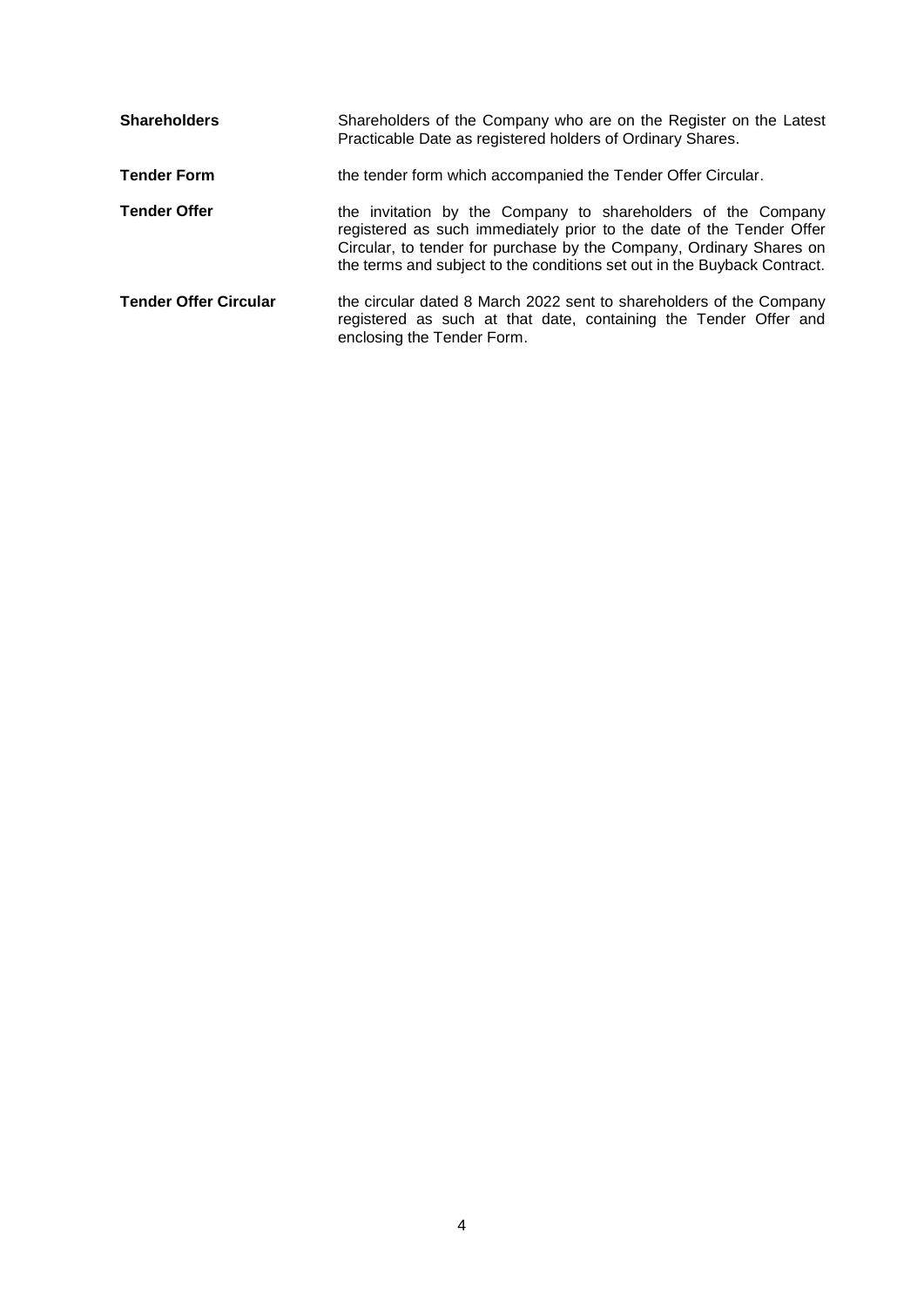## **PART 1**

## **Servoca Plc**

*(Incorporated in England and Wales with company number 02641313)*

*Directors: Registered Office:* Andrew Mark Victor Church John Robert Foley Christopher David Hinton Jonathan Charles Edward Long Emma Jane Sugarman

Kingston House Towers Business Park Wilmslow Road **Manchester England** M20 2LD

15 June 2022

Dear Shareholder

## **Proposed Off-market Share Purchases and Notice of General Meeting ("GM")**

### **Background to and reasons for the Off-Market Purchases**

At the annual general meeting of the Company held on 28 April 2022, shareholders of the Company registered as such immediately prior to the date of the Tender Offer Circular voted in favour of and passed a resolution approving the purchase by the Company of certain Ordinary Shares pursuant to the Tender Offer announced on 8 March 2022. The Tender Offer was oversubscribed which resulted in each of such shareholders that tendered their Ordinary Shares having their acceptances scaled back to 93.64% of the total number of Ordinary Shares tendered by them for purchase by the Company. The total number of Ordinary Shares bought back by the Company was 33,295,180.

Following completion of the buyback of Ordinary Shares pursuant to the Tender Offer, the Board has proposed and approved that, subject to receiving the requisite Shareholder approval, the Company will enter into a separate contract with each Selling Shareholder (albeit upon the same terms save for the number of Ordinary Shares for sale by that Shareholder) to buy back in aggregate a further 1,910,636 Ordinary Shares at a price of 30 pence per Ordinary Share (each an "**Off-market Purchase**" and together the **'Off-market Purchases'**).

To enable each of the Off-market Purchases to take place, the Company requires the approval of Non-Selling Shareholders to a resolution in respect of each of the Off-market Purchase Contracts which contains the terms of each of the Off-market Purchases ("**Off-market Purchase Resolution**"). Each of the Off-market Purchase Contracts will be upon the same terms save for the number of Ordinary Shares for sale and purchase, and consequently the amount of consideration payable. The final form of the Off-market Purchase Contract which will be entered into with the Company separately by each Selling Shareholder, together with a memorandum of the name of each Selling Shareholder, such number of Ordinary Shares for sale by them and the amount of consideration payable, has been made available at the Company's registered office for the requisite period and will be produced at the GM. For an explanation of the key terms of the Off-market Purchase Contracts and the Off-market Purchase Resolution, please see the Explanatory Notes on page 10 of this document.

The majority of the Ordinary Shares to be bought back as part of the Off-market Purchases comprise Ordinary Shares which were not purchased pursuant to the Tender Offer as a result of the oversubscription and scaling back. In addition, a small number of Shareholders that did not tender their Ordinary Shares in the Tender Offer are also included in the Off-market Purchases.

The Company recognises that there may also be other Shareholders that were scaled back in accordance with the terms of the Tender Offer or Shareholders that did not tender their Ordinary Shares pursuant to the Tender Offer that are not part of the Off-market Purchases and who would now like to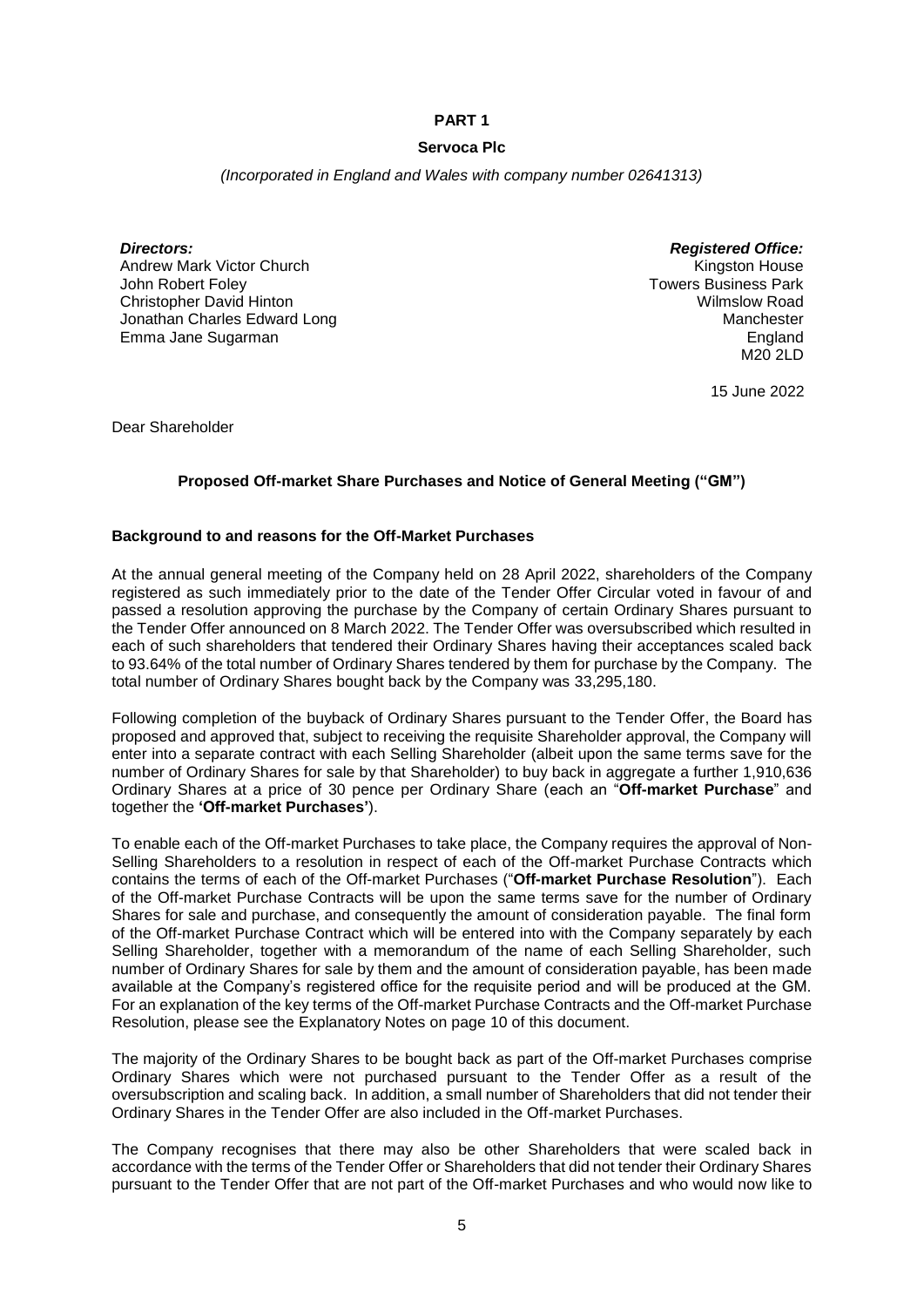re-offer or offer some or all of their Ordinary Shares to the Company for purchase. Any such Shareholder should email the Company at [sharedealing@servoca.com](mailto:sharedealing@servoca.com) stating the number of Ordinary Shares they would like to offer for sale and purchase by the Company, their investor code and the name of the registered Shareholder.

Should any such further offers from Shareholders for the sale and purchase by the Company of their Ordinary Shares be received by the Company, the Directors will consider the total number of Ordinary Shares offered for sale and purchase by the Company and, subject to compliance with all applicable statutory and regulatory requirements, if it is considered to be in the best interests and for the benefit of the Company and its Shareholders as a whole, the Board may propose one or more additional offmarket purchases at that time.

### **Details of the Off-market Purchases**

The Company is proposing to purchase £573,190.80 of Ordinary Shares by way of a number of individual off-market purchases pursuant to the terms of each separate Off-market Purchase Contact in each case, to be entered into between the Company and separately each Selling Shareholder.

The issued voting share capital of the Company at the Latest Practicable Date was 90,152,400 Ordinary Shares. If all of the Off-market Purchases are approved and subsequently completed, this will result in the purchase of up to 1,910,636 Ordinary Shares (approximately 2 per cent. of the Ordinary Shares). The Ordinary Share capital of the Company following cancellation of these Ordinary Shares will be 88,241,764.

Subject to obtaining the requisite Shareholder approval, and completion of each separate Off-market Purchase Contract, the Company shall pay each Shareholder the Off-market Purchase Price for each issued Ordinary Share that it purchases from that Shareholder, free of commissions and dealing charges.

Any voting rights and rights to share in the profits of the Company of Shareholders who do not sell their Ordinary Shares will be unaffected, although Shareholders should note that the proportion of voting rights, and the extent to which a Shareholder may share in the profits of the Company, will be affected by the number of Ordinary Shares purchased by the Company and cancelled pursuant to the Off-market Purchases.

The Directors reserve the right to cease proceeding with any one or more of the Off-market Purchases at any time prior to completion of the relevant Off-market Purchase Contract, if they conclude that its implementation is no longer in the best interests of the Company and/or the Company's Shareholders as a whole.

You should read the remainder of this document carefully. A summary of the details of the Off-market Purchases, including the terms and conditions on which each purchase is made, is set out in the 'Explanatory Notes to the Notice of General Meeting' enclosed with this letter.

## **General Meeting**

A General Meeting of the Company will be held at 10:00a.m. on 7 July 2022 at Audrey House, 16-20 Ely Place, London EC1N 6SN.

As indicated in the attached Notice, 4 resolutions will be proposed to Shareholders at the General Meeting. Those resolutions are summarised in the 'Explanatory Notes to the Notice of General Meeting' enclosed with this letter.

The Directors will put each resolution to the meeting by way of a poll. The results of each poll will be published on the Company's website as soon as practicable following the General Meeting.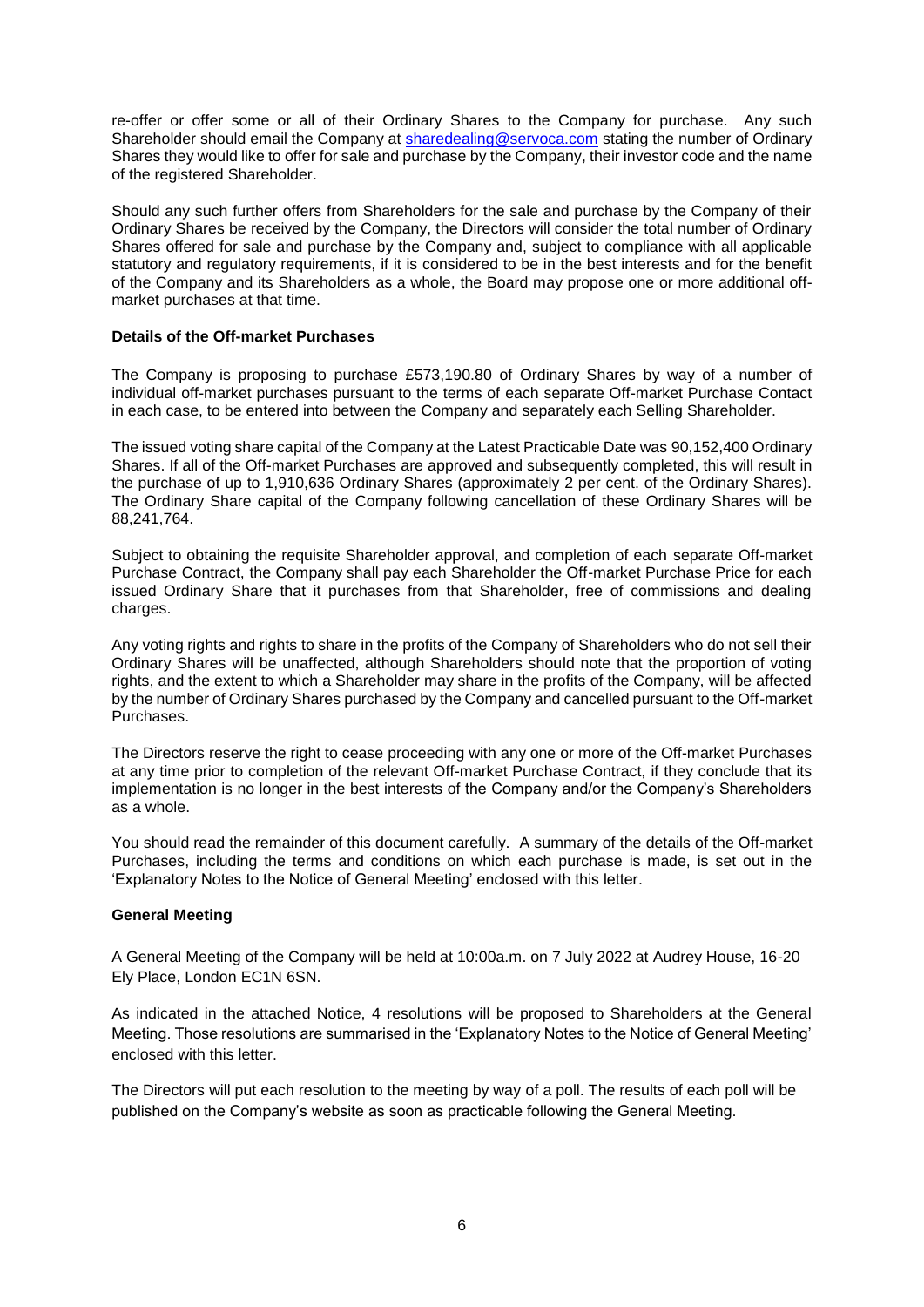## **Action to be taken - Voting and Form of Proxy**

Shareholders are being asked to cast their votes by proxy in advance of the meeting. To this end, all votes at the General Meeting will be taken on a poll. All votes must be cast at least 48 hours prior to the meeting or in person at the General Meeting to be valid. Shareholders are strongly urged to vote by proxy as soon as possible.

You will not receive a Form of Proxy for the General Meeting in the post. Instead, you will be able to vote either by:

- (a) logging on to [www.signalshares.com](http://www.signalshares.com/) using the investor code which is on your share certificate and following the instructions; or
- (b) requesting a hard copy Form of Proxy directly from the Company's Registrars, Link Group ("**Registrars**"), by telephoning +44 (0)371 664 0391 (calls are charged at the standard geographic rate and will vary by provider. Calls outside the United Kingdom will be charged at the applicable international rate. Lines are open 09:00 a.m. - 5:30 p.m., Monday to Friday, excluding bank holidays in England and Wales); Hard copies of the Form of Proxy should be returned to Link Group at PXS1, Central Square, 29 Wellington Street, Leeds, LS1 4DL, United Kingdom.

### **Recommendation**

The Board considers that all of the resolutions being put to the Shareholders as described in this letter are in the best interests of the Company and its Shareholders as a whole. Accordingly, the Directors unanimously recommend that you vote in favour of the resolutions to be proposed at the General Meeting.

Yours faithfully

**John Foley** *Non-Executive Chairman*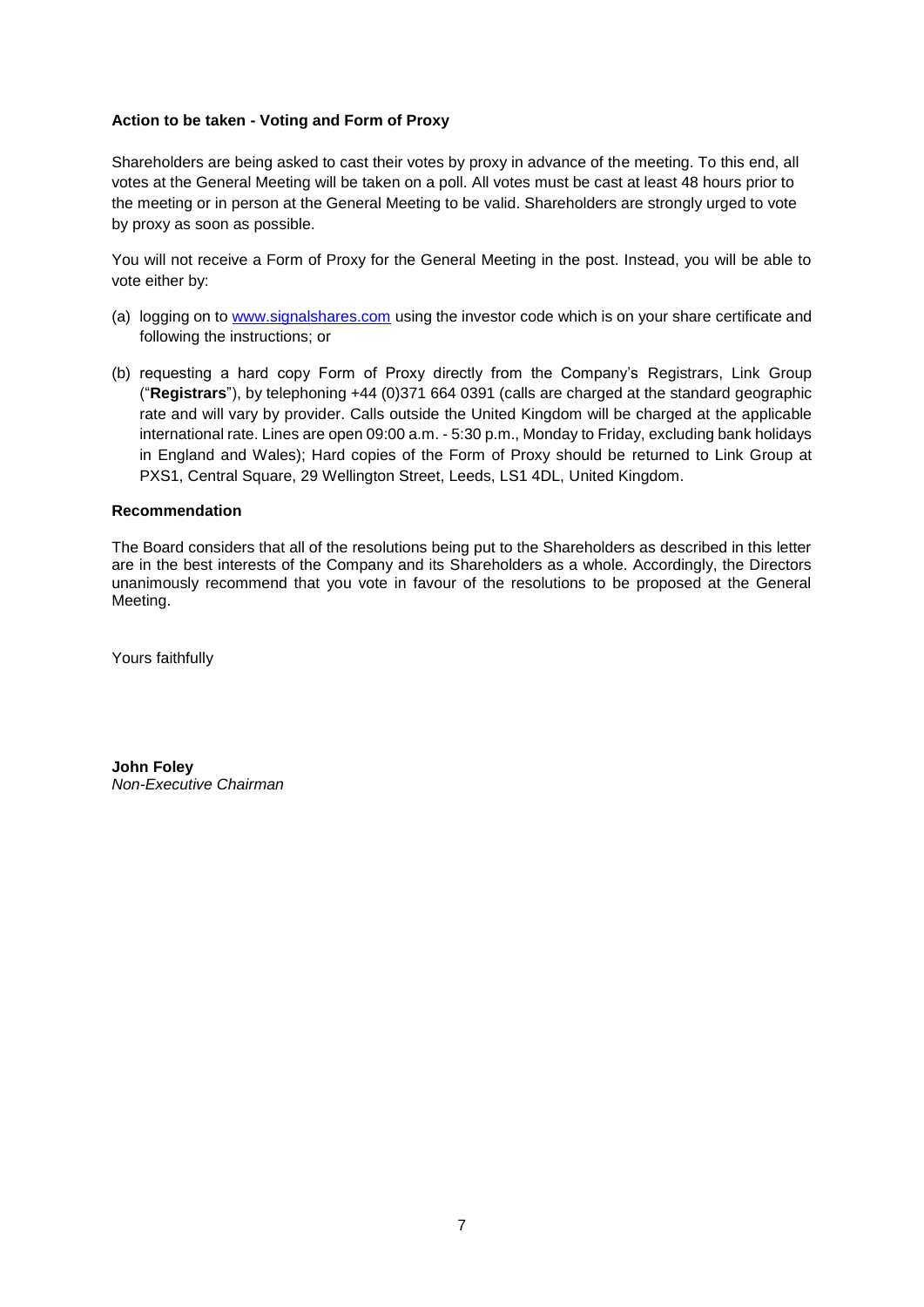## **PART 2**

#### **Servoca Plc**

#### *(Incorporated in England and Wales* with *registered number 02641313)*

## **NOTICE OF GENERAL MEETING**

**NOTICE IS HEREBY GIVEN** that a General Meeting ("**GM**") of the Company will be held at Audrey House, 16-20 Ely Place, London EC1N 6SN at 10:00a.m. on 07 July 2022.

You will be asked to consider and vote on the resolutions below.

**The Board is asking Shareholders to exercise their votes by submitting their proxy in advance of the GM, or by attendance.** 

**In respect of Resolution 3 any vote cast and received which the Company does not consider as eligible, for example, because it has been cast by a Shareholder who does not qualify as a Non-Selling Shareholder, shall be disregarded.** 

**Resolutions 1 to 4 (inclusive) will be proposed as ordinary resolutions.**

#### **As Ordinary Business:**

**To consider and, if thought fit, to pass the following resolutions which will be proposed as ordinary resolutions:**

- 1. To receive and adopt the Report of the Directors, the Financial Statements and the Auditors' Report thereon for the 15 month period ended 31 December 2021.
- 2. To re-appoint RSM UK Audit LLP as auditors of the Company to hold office until the conclusion of the next general meeting of the Company at which audited accounts are laid before the Company and to authorise the Directors to fix their remuneration.

### **As Special Business:**

- 3. **THAT**, the terms of the form of contract ("**Contract**") proposed to be entered into between the Company and, separately, each person whose name is set out in column 1 of the memorandum annexed to the Contract ("**Memorandum**") ("**Seller**") for the purchase by the Company of such number of Ordinary Shares of 1 pence each in the capital of the Company as set out in column 2 of and for the consideration set out in column 3 of the Memorandum against each Seller's respective name, a copy of such Contract and Memorandum which are produced to the meeting and initialled by the Chairman for the purpose of identification, in accordance with section 696 of the Companies Act 2006, are hereby approved, including pursuant to section 694 of the Companies Act 2006, and the authority conferred by this resolution shall expire no later than the date falling six calendar months from the date of the General Meeting and the date of the next General Meeting of the Company held after the date on which this resolution is passed.
- 4. **THAT** following completion of the purchase by the Company of Ordinary Shares pursuant to the terms of each Off-market Purchase Contract, each and every Ordinary Share purchased by the Company pursuant to the Off-market Purchase Contracts, be cancelled and such proposed cancellation be and is hereby approved.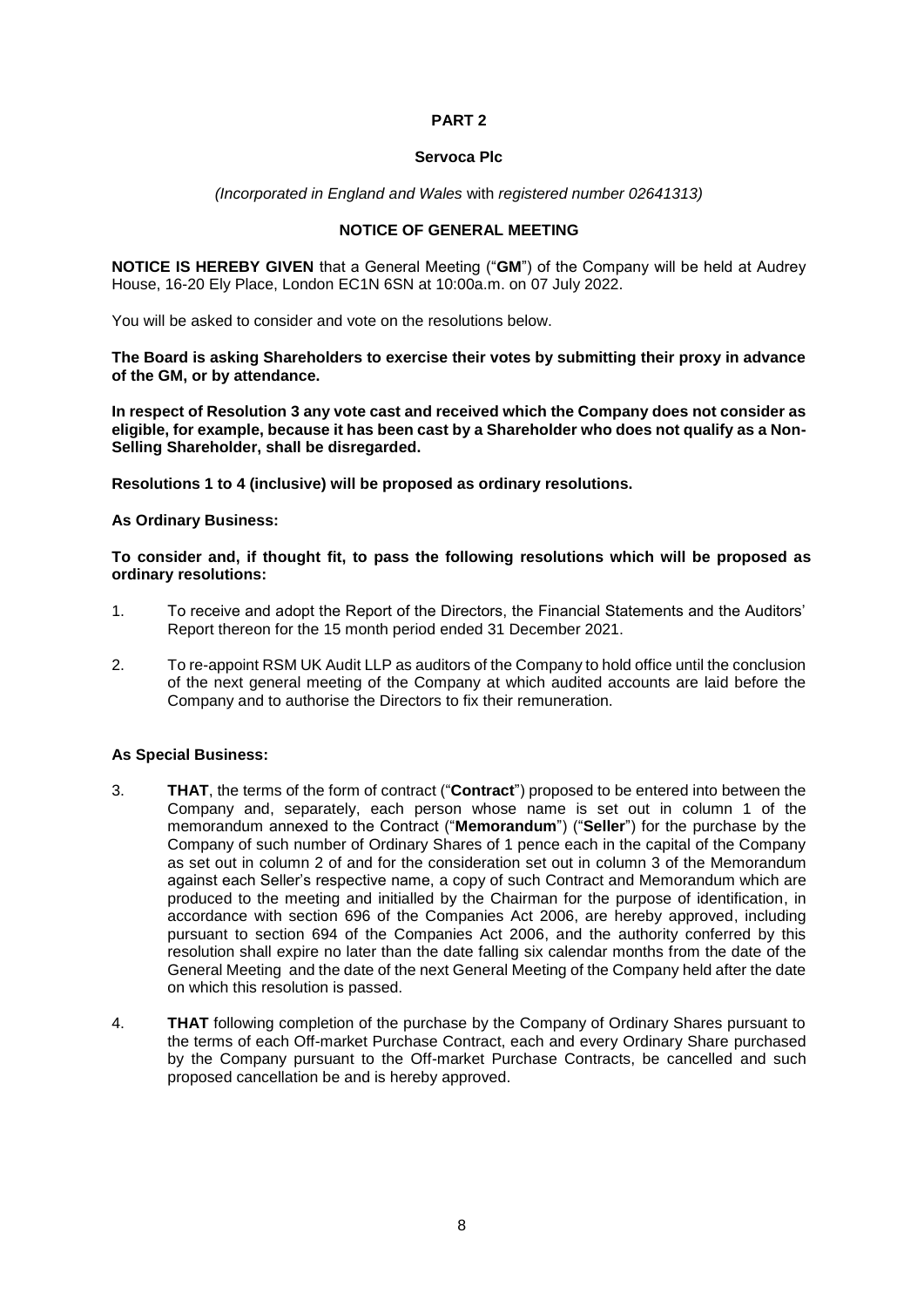#### **Notes to the Notice of General Meeting**

- 1 You are entitled to appoint a proxy to exercise all or any of your rights to attend, speak and vote at the meeting. You can appoint a proxy to vote either by:
	- (a) logging on to [www.signalshares.com](http://www.signalshares.com/) using the investor code which is on your share certificate and following the instructions; or
	- (b) requesting a hard copy Form of Proxy directly from the Company's Registrars, Link Group, by telephoning +44(0)371 664 0391 (calls are charged at the standard geographic rate and will vary by provider. Calls outside the United Kingdom will be charged at the applicable international rate. Lines are open 09:00a.m. to 5.30p.m. Monday to Friday, excluding bank holidays in England and Wales). Hard copy Forms of Proxy should be returned to Link Group at PXS1, Central Square, 29 Wellington Street, Leeds LS1 4DL, United Kingdom.
- 2 A proxy does not need to be a member of the Company but must attend the meeting to represent you.
- 3 You may appoint more than one proxy provided each proxy is appointed to exercise rights attached to different shares. You may not appoint more than one proxy to exercise rights attached to any one share. To appoint more than one proxy, you may do so either by logging on to [www.signalshares.com](http://www.signalshares.com/) and following the procedure for appointing a proxy, by photocopying the Form of Proxy or by contacting the Company's registrars at the address in note 4 below. Please indicate on the form the proxy's name and the number of shares in relation to which they are authorised to act as your proxy (which, in aggregate, should not exceed the number of shares held by you). Also, please indicate if the proxy instruction is one of multiple instructions being given. All forms must be signed by you and should be returned together in the same envelope.
- 4 The notes to the Form of Proxy explain how to direct your proxy on which way to vote on the resolution or to withhold his vote. To appoint a proxy, the form must be:
	- (a) completed and signed by you;
	- (b) sent or delivered to Link Group at PXS1, Central Square, 29 Wellington Street, Leeds, LS1 4DL, United Kingdom and
	- (c) received by Link Asset Services before 10:00a.m. on 05 July 2022.

In the case of a member which is a company, the Form of Proxy must be executed under its common seal or signed on its behalf by an officer of the company or an attorney for the company. Any power of attorney or any other authority under which the Form of Proxy is signed (or a duly certified copy thereof) must be included with the Form of Proxy.

- 5 In the case of joint holders, where more than one of the joint holders purports to appoint a proxy, only the appointment submitted by the most senior holder will be accepted. Seniority is determined by the order in which the names of the joint holders appear in the Company's register of members in respect of the joint holding. The first-named is the most senior.
- 6 Members who have general queries about the meeting should contact the Company Secretary on telephone number 0207 747 3030, email address [chris.hinton@servoca.com](mailto:chris.hinton@servoca.com) or by post to Kingston House, Towers Business Park, Wilmslow Road, Manchester, England M20 2LD.
- 7 As at 5:00p.m. on the business day immediately prior to the date of posting this Notice of General Meeting, the Company's issued voting ordinary share capital comprised 90,152,400 Ordinary Shares. Each Ordinary Share carries the right to one vote at a general meeting of the Company.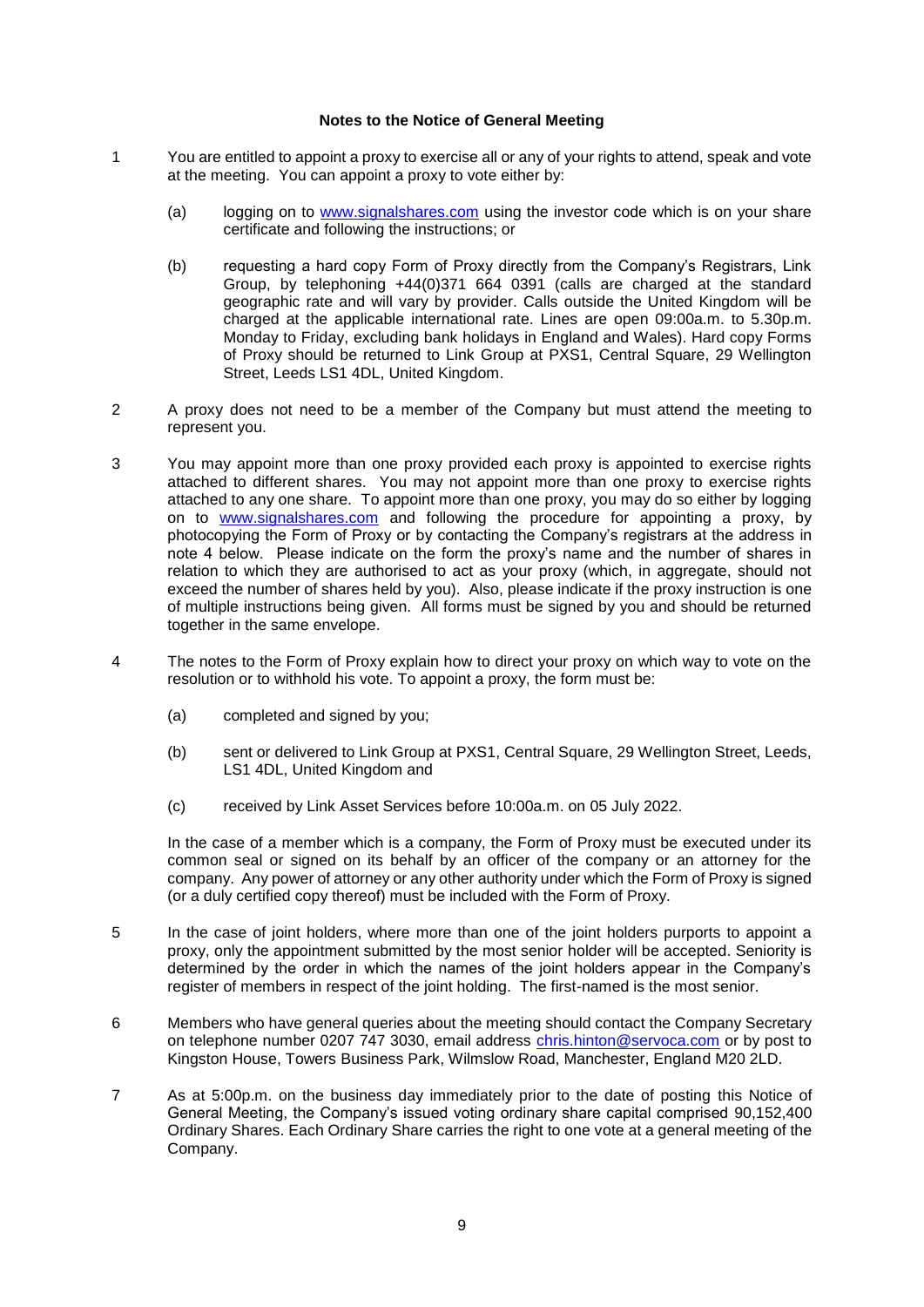## **Explanatory Notes to Notice of General Meeting**

### **Summary of the key terms of the Off-market Purchase Contract**

The Company will enter into an Off-market Purchase Contract separately with each Selling Shareholder. The main terms of each of the Off-market Purchase Contracts will be the same save for the number of Ordinary Shares which each Selling Shareholder is selling, and consequently the consideration payable to each Selling Shareholder. The terms of each Off-market Purchase Contract are as follows:

- 1. The Selling Shareholder shall sell and the Company shall purchase such number of Ordinary Shares as set out in each Off-market Purchase Contract ("**Off-market Buyback Shares**") with full title guarantee free from all encumbrances, together with all rights attaching or accruing to them at Completion.
- 2. The consideration for each Off-market Buyback Share shall be the Off-market Purchase Price.
- 3. The total consideration for all Off-market Buyback Shares shall be paid by the Company to the Selling Shareholders in cash in full on completion of the Off-market Purchase.
- 4. Completion of the sale and purchase of each Off-market Purchase shall take place immediately on the execution of each Off-market Purchase Contract.
- 5. The Selling Shareholder shall deliver to the Company an executed stock transfer form in favour of the Company and the share certificate(s) or other evidence of title to their Off-market Buyback Shares (or, in the case of any lost share certificate, an indemnity in the agreed form in relation to it);
- 6. The Selling Shareholder will warrant to the Company that on the date of the Off-market Purchase Contract, and immediately prior to completion of their Off-market Buyback Shares taking place that it is the sole legal and beneficial owner of such shares and is entitled to transfer the legal and beneficial title to such shares to the Company free from all encumbrances, without the consent of any other person.
- 7. The Company and the Selling Shareholder will also provide certain other warranties to each other regarding and confirming their respective authority and capacity to enter into the Off-market Purchase Contract.
- 8. Each Selling Shareholder shall promptly execute and deliver such documents and perform such acts as the Company may require from time to time for the purpose of giving full effect to the Offmarket Purchase Contract.

#### **Summary of Resolutions**

#### **As ordinary business:**

#### **Resolution 1: Reports and Financial Statements** *(Ordinary Resolution)*

The Directors are required by law to present to the meeting the audited accounts and the reports of the Directors and the auditors contained in the Annual Report and Financial Statements.

### **Resolution 2: Re-appointment of auditors** *(Ordinary Resolution)*

At every general meeting at which accounts are laid before the Company, the Company is required to appoint auditors to hold office until the end of the next such meeting. RSM UK Audit LLP has indicated that it is willing to continue in office as the Company's auditors for the next financial year. Accordingly,